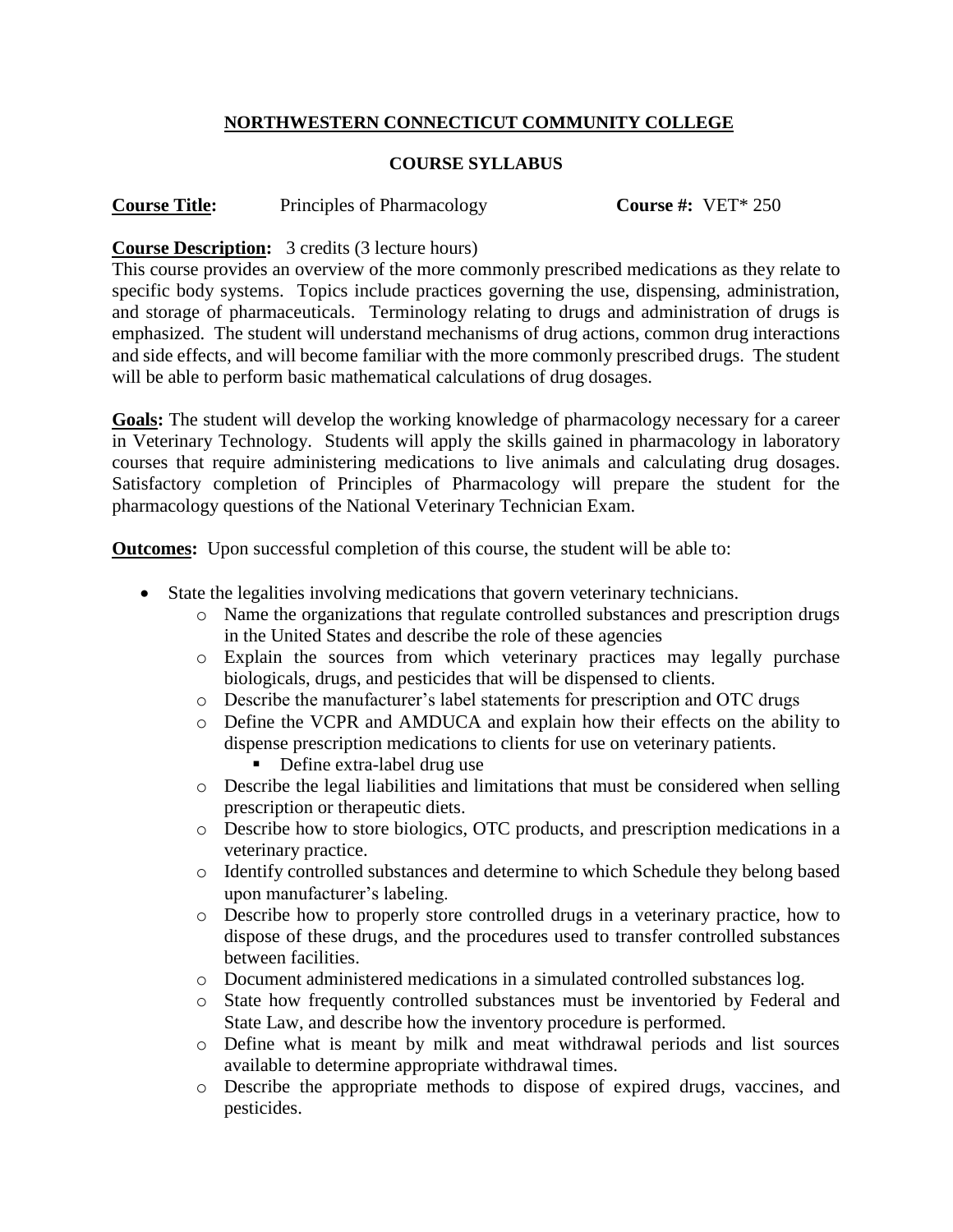- o Demonstrate the appropriate disposal of needles, syringes, and biologicals.
- Interpret medication labels, veterinarians' orders, and prescriptions
	- o Define the common abbreviations used in prescriptions
	- o Using simulated drugs, correctly fill a written medication order, including selecting the ordered medication from the pharmacy, correctly counting the medication for oral administration, and correctly packaging the medication including properly filling out the prescription label.
	- o Correctly measure volume for parenteral injections including choosing the appropriate syringe and needle.
	- o Identify prescription vs. OTC drugs based upon manufacturer's labels.
- Accurately perform drug calculations
	- o Calculate the proper dosage ordered given drug labels
	- o Accurately convert weights, volumes, and body surface area within/between the metric, English, household and apothecary systems.
	- o Given an animal's weight, dosage rate and concentration of the drug, accurately determine a drug dose for tablets, capsules, and liquids, and calculate the total number of tablets/capsules/boluses or total volume of liquid that must be dispensed.
	- o Accurately calculate the amount of solute needed to create a solution of a given concentration.
	- o Accurately calculate the amount of diluent that needs to be added to a stock solution to acquire a given concentration.
- Explain routes and methods of administration
	- o Define parenteral and enteral
	- o List the properties of drugs that affect drug administration and route selection via the IV, IM, SQ, and enteral routes
	- o List species and breed differences that affect drug selection and route of administration
- Describe drugs used in veterinary clinical practice
	- o Demonstrate the use of the Physician's Desk Reference, the Compendium of Veterinary Products, and Veterinary Pharmaceuticals and Biologicals
	- o Identify commonly used drugs in veterinary practice, classify them based upon therapeutic use, describe their mechanism of action, and describe adverse side effects of each drug.
	- o Discuss the more commonly used vaccines including mechanism, implications, routes of administration, effects, and client education.
	- o List possible adverse reactions to vaccination and describe proper management of patients exhibiting local and systemic reactions.

# **College Policies**

**Plagiarism:** Plagiarism and Academic Dishonesty are not tolerated at Northwestern Connecticut Community College. Violators of this policy will be subject to sanctions ranging from failure of the assignment (receiving a zero), failing the course, being removed/expelled from the program and/or the College. Please refer to your "Student Handbook" under "Policy on Student Rights," the Section entitled "Student Discipline," or the College catalog for additional information.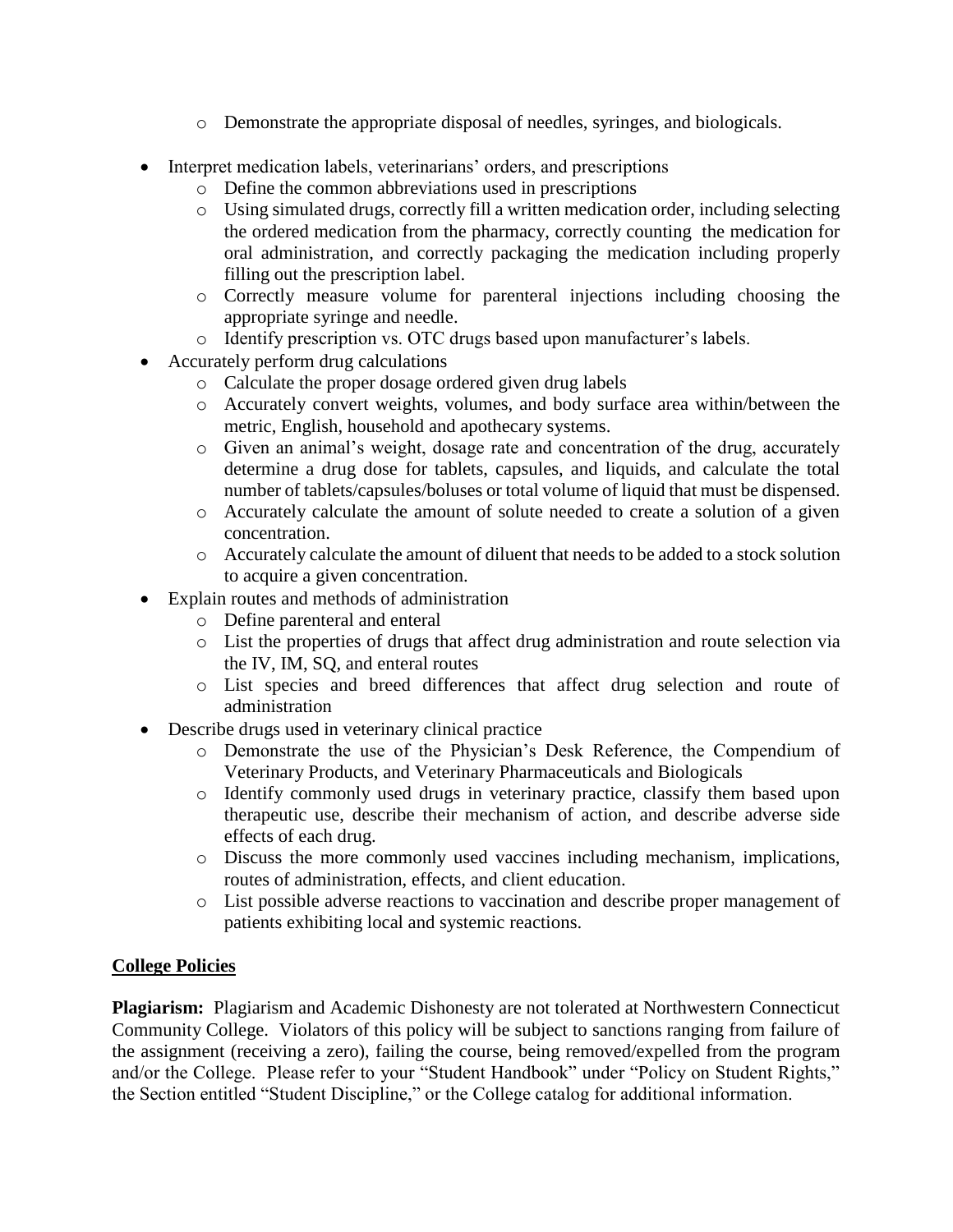**Americans with Disabilities Act (ADA):** The College will make reasonable accommodations for persons with documented learning, physical, or psychiatric disabilities. Students should notify Dr. Christine Woodcock, the Counselor for Students with Disabilities. She is located at Green Woods Hall, in the Center for Student Development. Her phone number is 860-738-6318 and her email is [cwoodcock@nwcc.edu.](mailto:cwoodcock@nwcc.edu)

**School Cancellations:** If snowy or icy driving conditions cause the postponement or cancellation of classes, announcements will be made on local radio and television stations and posted on the College's website at [www.nwcc.edu.](http://www.nwcc.edu/) Students may also call the College directly at **(860) 738- 6464** to hear a recorded message concerning any inclement weather closings. Students are urged to exercise their own judgment if road conditions in their localities are hazardous.

**Use of Electronic Devices:** *Some course content as presented in Blackboard Learn is not fully supported on mobile devices at this time. While mobile devices provide convenient access to check in and read information about your courses, they should not be used to perform work such as taking tests, quizzes, completing assignments, or submitting substantive discussion posts.*

**Sexual Assault and Intimate Partner Violence Resource Team:** NCCC is committed to creating a community that is safe and supportive of people of all gender and sexual identities. This pertains to the entire campus community, whether on ground or virtual, students, faculty, or staff. Sexual assault and intimate partner violence is an affront to our national conscience, and one we cannot ignore. It is our hope that no one within our campus community will become a victim of these crimes. However, if it occurs, NCCC has created the SART Team - Sexual Assault and Intimate Partner Violence Resource Team - to meet the victim's needs.

SART is a campus and community based team that is fully trained to provide trauma-informed compassionate service and referrals for comprehensive care. The team works in partnership with The Susan B. Anthony Project to extend services 24 hours a day, 7 days a week throughout the year.

#### The NCCC team members are:

| Ruth Gonzalez, PHD                         | 860-738-6315      | Greenwoods Hall Room 220 |
|--------------------------------------------|-------------------|--------------------------|
| Susan Berg                                 | 860-738-6342      | Greenwoods Hall Room 223 |
| Kathleen Chapman                           | 860-738-6344      | Greenwoods Hall Room 110 |
| Michael Emanuel                            | 860-738-6389      | Founders Annex Room 308  |
| Gary Greco                                 | 860-738-6397 (V)  | Founders Hall Room 101   |
|                                            | 860-469-3138 (VP) |                          |
| Robin Orlomoski                            | 860-738-6416      | Business Office Room 201 |
| Patricia Bouffard, Ex-Officio 860-738-6319 |                   | Founders Hall Room 103   |
|                                            |                   |                          |

At NCCC we care about our students, staff and faculty and their well-being. It is our intention to facilitate the resources needed to help achieve both physical and emotional health.

**Reasonable Accommodation of Religious Practices:** Students have an obligation to notify the instructor in a timely manner regarding anticipated absences for religious observances. Requests